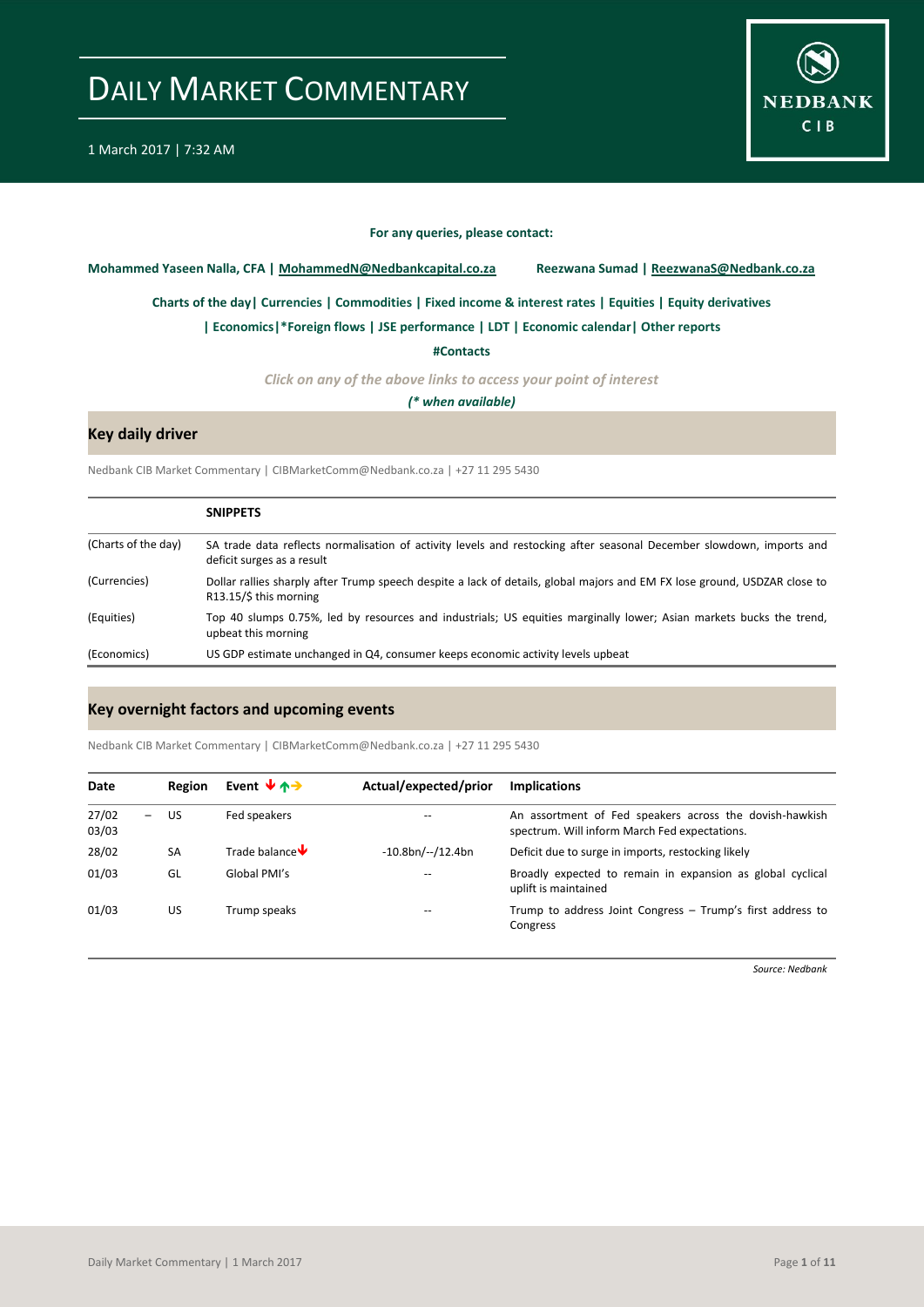

### <span id="page-1-0"></span>**Charts of the day** [back to top](#page-0-0) **back to top**

Nedbank CIB Market Commentary | CIBMarketComm@Nedbank.co.za | +27 11 295 5430

- The SA trade balance swung into deficit in January, at –R10.8 billion, from +R12.4 billion in December, well ahead of expectations of +R1.3 billion. The reason was a sharp and extended 14% m/m slump in exports, while imports rose 12.5% (from -6.1% and -19.1% respectively, previously). The rise in imports may be reflective of seasonal restocking in January.
- Exports across the major categories declined sharply, particularly exports of vehicles, machinery and foodstuffs. Exports to all major trading partners declined in January – reflective of a seasonal decline in demand. On the other hand, local demand for imported products remained resilient and supported by a stronger rand exchange rate. Imports of base metals, machinery and equipment components surged sharply, and may be a leading indicator of better manufacturing output in coming months. This may also reflect restocking of warehouses after the seasonally low December period. Imports from all major trading partners (excluding America) rose, particularly imports from Asia and Europe.
- Although the recent trend in the trade balance has been deteriorating, the trade deficit over the past year has narrowed quite sharply (at R10.8 billion) compared to a year earlier (R19.6 billion) on the back of a 15.8% y/y increase in exports despite a stronger rand exchange rate over the period. The trade deficit is expected to continue narrowing over the medium term, as global demand is expected to recover somewhat in early 2017. Local demand is still sluggish and this will add to an improved trade balance in the near term.
- The SA budget deficit swung into s deficit of R38.7 billion in January, from R22.7 billion surplus in December. The key reason for the deterioration was a sharp slowdown in corporate tax receipts, which is expected, given that December tends to attract quarter-end tax receipts. Even though expenditures were 15% m/m lower, total tax revenue was 45% m/m lower in January, widening the deficit.
- While we anticipate a recovery in local GDP growth, this is off a low base and will be highly dependent on a rebound in the agricultural, mining and manufacturing indices, along with an expectation of firmer consumer spending for the year as a whole. Local interest rates have likely reached a peak, and if inflation maintains its stay below the 6% upper target band for an extended period of time, the bias for a rate cut towards year-end or in early 2018 will rise. Key risks to this view is a volatile rand exchange rate, an aggressive Fed hiking cycle and any flare up in local and global tensions, among others.

#### **Trade balance trend remains upbeat as imports fall**



#### **Iron ore and coal prices keep terms of trade positive recently**







*Source: SARS*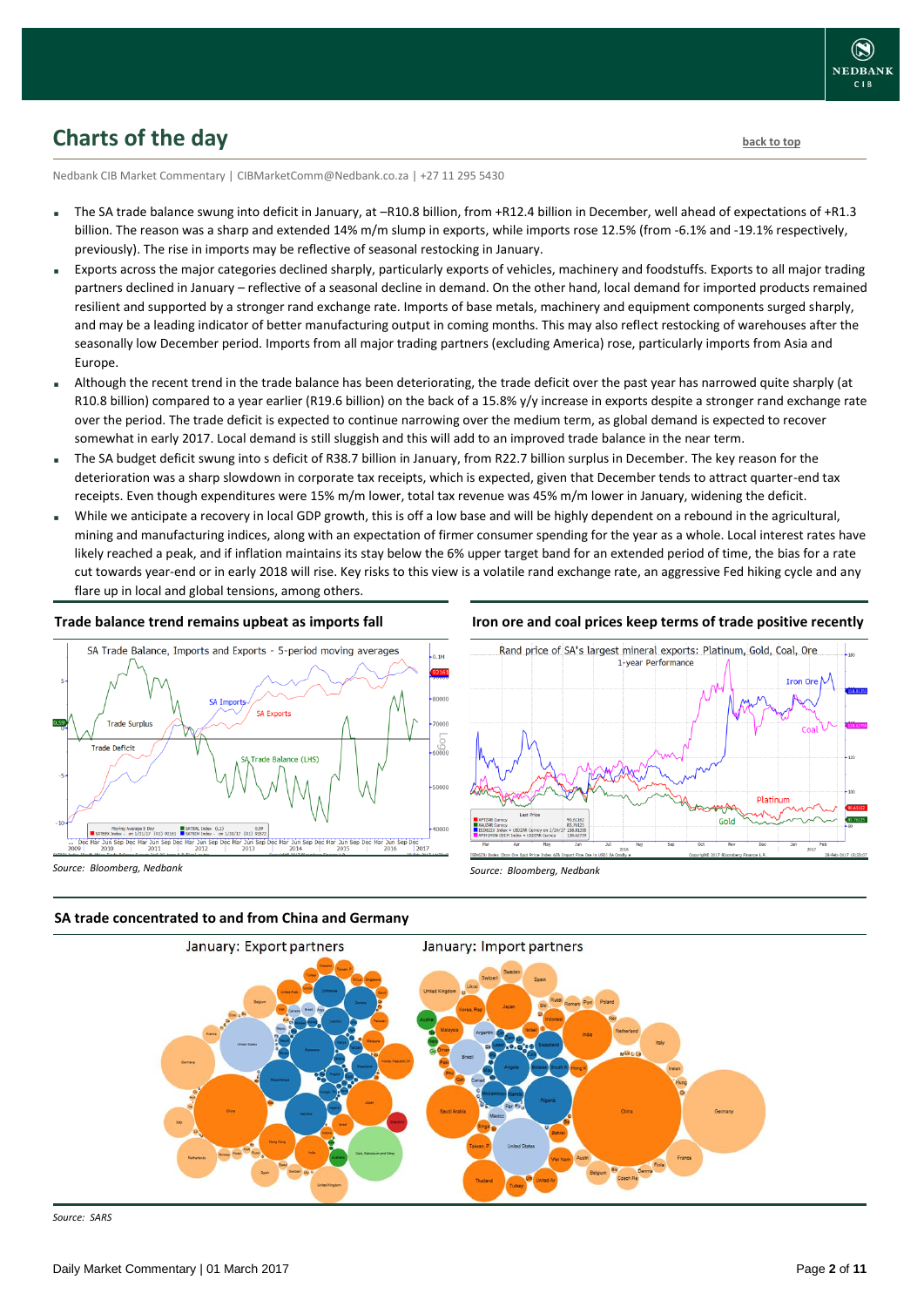### <span id="page-2-0"></span>**Currencies [back to top](#page-0-0)**

Business Banking FX | +27 11 535 4003 | Corporate FX | +2711 535 4002 | Institutional FX | +2711 535 4005

- The local trading session opened with the rand trading marginally above the 13.0000 level , on the day confined to a limited range between 12.9575 and 13.0750 , markets exceptionally tentative ahead of the Trump speech , closing the day trading at 13.0425 . Overnight the dollar prospered, rand trading to a high of 13.1550, where it currently trades, EURZAR is trading 13.8800 and GBPZAR is trading at 16.2655.
- On the international front EURUSD traded around the 1.0600 for the majority of the session, the renewed dollar strength has seen it drift lower to currently trade at 1.0555.
- Gold has also continued to slide lower in the wake of the dollar strength, this morning currently trading at 1243.40, some 15 dollars off from the time of the local close.
- Data releases scheduled for today, locally we have Barclays manufacturing PMI and vehicle sales, from Europe manufacturing PMI for Italy, France, and Germany and the zone, as well German unemployment and CPI per state. From the U.S we have personal income, personal spending, PCE, manufacturing PMI, ISM and the release of the FED beige book.
- The current dollar strength is primarily attributable to the increased possibility of a hike from the FED at their 15 March meeting , this as a result of various FED members comments of late.

| <b>Majors</b>                   | Last price | $\sqrt{2}$<br>$-1d$ | $\sqrt{\Delta}$<br><b>MTD</b> | $\%$ $\Delta$<br><b>YTD</b> | <b>Month</b><br>trend | <b>USD</b> trend    |
|---------------------------------|------------|---------------------|-------------------------------|-----------------------------|-----------------------|---------------------|
|                                 |            |                     |                               |                             |                       |                     |
| <b>GBPUSD</b>                   | 1.24       | $-0.39$             | $-1.61$                       | 0.22                        | ⊕                     | USD strength        |
| <b>EURUSD</b>                   | 1.06       | $-0.52$             | $-2.15$                       | 0.33                        | ⊕                     | USD strength        |
| <b>USDJPY</b>                   | 113.56     | 1.45                | 0.50                          | $-2.91$                     | ⇑                     | USD strength        |
| <b>USDAUD</b>                   | 1.31       | 0.30                | $-1.12$                       | $-5.94$                     | л                     | <b>USD</b> weakness |
|                                 |            | $\%$ $\Delta$       | $\% \Delta$                   | $\%$ $\Delta$               | <b>Month</b>          | <b>ZAR</b> trend    |
| <b>Rand crosses</b>             | Last price | $-1d$               | <b>MTD</b>                    | <b>YTD</b>                  | trend                 |                     |
| <b>USDZAR</b>                   | 13.15      | 0.29                | $-2.66$                       | $-4.30$                     | ⊕                     | ZAR strength        |
| <b>GBPZAR</b>                   | 16.26      | $-0.11$             | $-4.22$                       | $-4.02$                     | ⊕                     | ZAR strength        |
| <b>FURZAR</b>                   | 13.88      | $-0.23$             | $-4.75$                       | $-3.99$                     | ⊕                     | ZAR strength        |
| <b>AUDZAR</b>                   | 10.07      | 0.07                | $-1.55$                       | 1.67                        | ⊕                     | ZAR strength        |
| ZARJPY                          | 8.64       | 1.15                | 3.23                          | 1.25                        | ♠                     | ZAR strength        |
|                                 |            | $\%$ $\Delta$       | $\%$ $\Delta$                 | $\%$ $\Delta$               | <b>Month</b>          | <b>ZAR</b> trend    |
| <b>African FX</b>               | Last price | $-1d$               | <b>MTD</b>                    | <b>YTD</b>                  | trend                 |                     |
| ZARMWK (Malaw ian kw acha)      | 55.09      | $-0.31$             | 2.82                          | 3.98                        | ↟                     | ZAR strength        |
| ZARBWP (Botsw ana pula)         | 0.79       | $-0.05$             | 1.94                          | 1.83                        | ⇑                     | ZAR strength        |
| ZARKES (Kenyan shilling)        | 7.82       | $-0.33$             | 1.73                          | 4.87                        | ↟                     | ZAR strength        |
| ZARMUR (Mauritian rupee)        | 2.70       | $-0.35$             | 2.45                          | 2.88                        | ⇮                     | ZAR strength        |
| ZARNGN (Nigerian naira)         | 23.97      | $-0.29$             | 6.01                          | 4.51                        | ⇑                     | ZAR strength        |
| ZARGHS (Ghanian cedi)           | 0.36       | $-0.31$             | 10.48                         | 14.92                       | ♠                     | ZAR strength        |
| ZARZMW (Zambian kw acha)        | 0.72       | $-0.32$             | $-0.91$                       | $-0.30$                     | ⊕                     | ZAR weakness        |
| ZARMZN (Mozambican metical)     | 5.29       | $-1.13$             | 1.17                          | 1.46                        | ♠                     | ZAR strength        |
| Source: Bloomberg & Nedbank CIB | Time       |                     | 2017/03/0107:21               |                             |                       |                     |

Possible trading range in the rand today 13.0500 to 13.3500

*\*Please note that the sign on the % change reflects the change on the headline number. The narrative indicates the trend direction over the month. For trade in any of these currencies, contact our FX dealing desks*



*Source: Bloomberg, Nedbank*



#### **EUR/USD**

*Source: Bloomberg, Nedbank*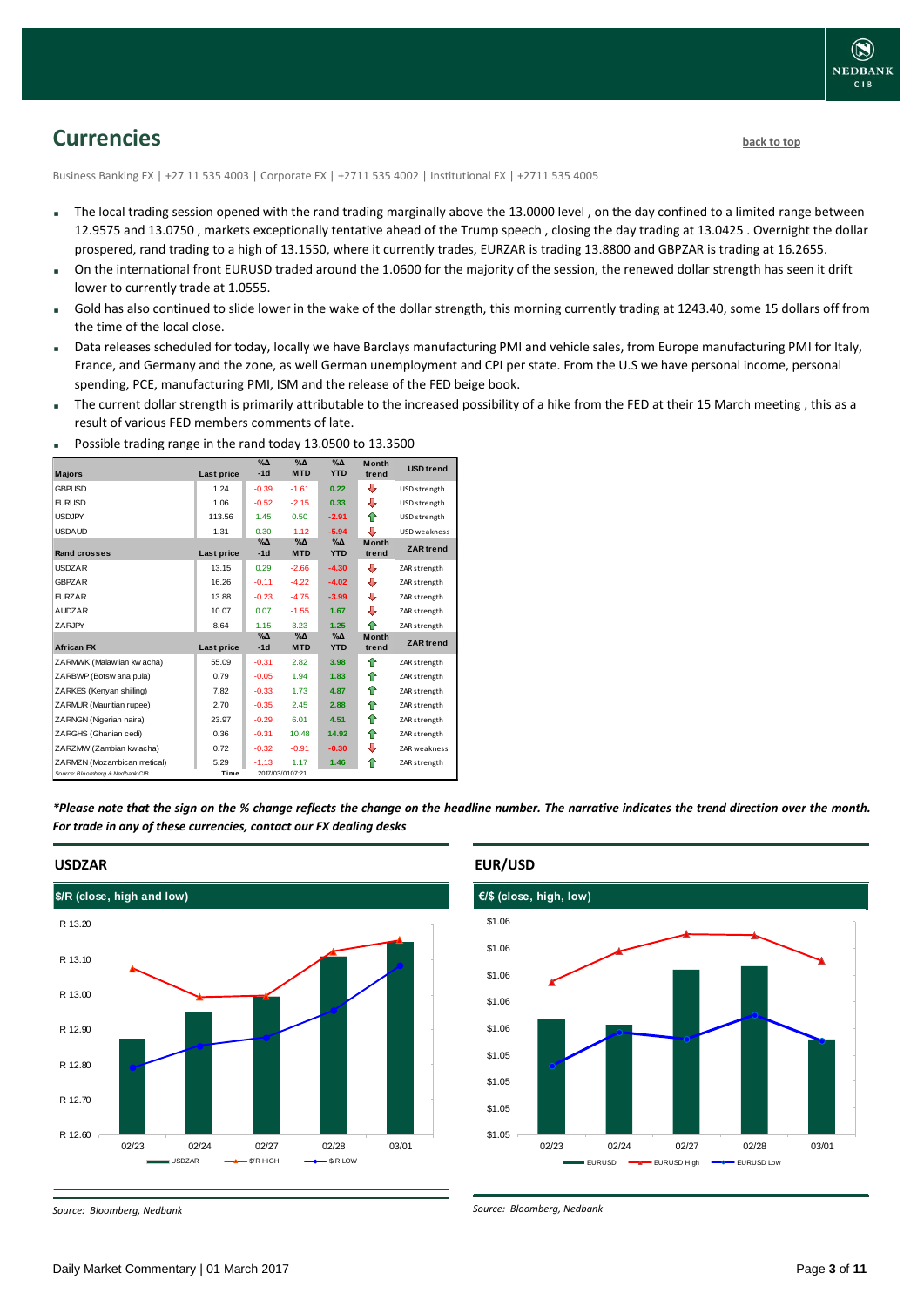<span id="page-3-0"></span>**Commodities [back to top](#page-0-0)** 

Nedbank CIB Market Commentary | CIBMarketComm@Nedbank.co.za | +27 11 295 5430| +27 11 535 4038

- Bullion remained elevated and within a narrow range, and only posted a meaningful move as US markets opened, rising by close to \$5/oz. The gold price will likely continue to move conversely to the dollar, unless significant safe haven buying supports both the dollar and gold. For now, a volatile dollar will likely keep the gold price elevated.
- Brent edged lower yesterday (by 80-cents/bbl., amid reports that US crude inventories have continued to rise last week. Furthermore, oil rig activity is expected to peak at the highest level since October 2015, providing further evidence that a supply glut from the region is building. However, overnight, in Asia, Brent surged by \$1.50/bbl. on the back of reports that OPEC successfully cut output for a second straight month.

| <b>Commodities</b>              | Last price | $\% \Delta$<br>$-1d$ | $\% \Delta$<br><b>MTD</b> | $\% \Delta$<br><b>YTD</b> | <b>Month</b><br>trend |
|---------------------------------|------------|----------------------|---------------------------|---------------------------|-----------------------|
| Brent near future (\$)          | 56.63      | 1.87                 | 1.67                      | $-0.33$                   | ⇑                     |
| WTI crude (\$)                  | 54.09      | 0.15                 | 2.42                      | 0.69                      | ⇑                     |
| Gold spot (\$)                  | 1 243.32   | $-1.04$              | 2.70                      | 8.35                      | ⇑                     |
| Platinum spot (\$)              | 1 021.35   | $-0.85$              | 2.92                      | 13.09                     | ⇑                     |
| SA w hite maize spot (R)        | 2780.00    | 3.19                 | 0.40                      | $-21.51$                  | ⇑                     |
| Source: Bloomberg & Nedbank CIB | Time       |                      | 2017/03/0107:21           |                           |                       |

### **Platinum vs Gold Platinum vs. Gold**



**Brent Crude vs West Texas Intermediate Brent Crude vs West Texas Intermediate** 



*Source: Bloomberg*

*Source: Bloomberg*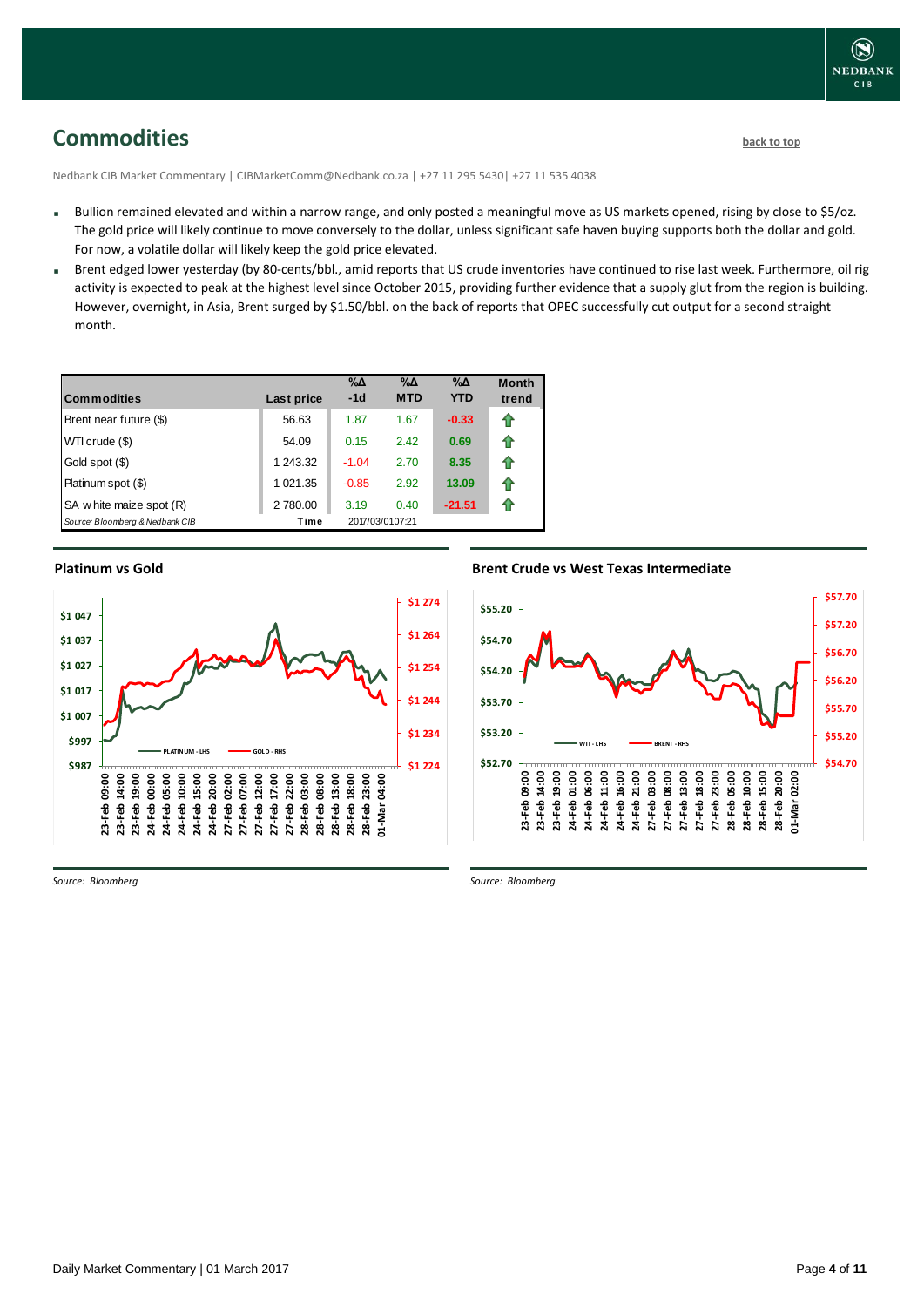### <span id="page-4-0"></span>**Fixed income and interest rates back to the line of the set of the set of the set of the set of the set of the set of the set of the set of the set of the set of the set of the set of the set of the set of the set of th**

Bond flow sales |+2711 535 4021 | Corporate Money Markets | +2711 535 4007 | Business Bank Money Markets | +2711 535 4006

|                                 |            | Δ              | Δ               | Δ          | <b>Month</b> |
|---------------------------------|------------|----------------|-----------------|------------|--------------|
| <b>Bonds</b>                    | Last price | 1 <sub>d</sub> | <b>MTD</b>      | <b>YTD</b> | trend        |
|                                 | %          | bps            | bps             | bps        |              |
| R203-0.5 yrs                    | 7.49       | 10.21          | $-23.89$        | $-21.59$   | J            |
| R208-4.1 yrs                    | 7.95       | 1.00           | $-17.60$        | $-32.80$   | ⊕            |
| R186-9.8 yrs                    | 8.80       | 1.20           | $-1.50$         | $-10.80$   | ⊕            |
| R2048-31 yrs                    | 9.64       | 0.70           | 5.50            | 1.90       | ✿            |
| <b>US 10 yr</b>                 | 2.42       | 2.94           | $-3.36$         | $-2.46$    | ⊕            |
| <b>UK 10 yr</b>                 | 1.15       | 0.09           | $-18.77$        | $-7.10$    | ⊕            |
| German 10 yr                    | 0.21       | 5.05           | $-52.29$        | 18.86      | ⊕            |
| Japan 10 yr                     | 0.07       | 19.64          | $-22.99$        | 45.65      | ⊕            |
|                                 |            | Δ              | $\Delta$        | Δ          | <b>Month</b> |
| <b>Money Market</b>             | Last price | 1 <sub>d</sub> | <b>MTD</b>      | <b>YTD</b> | trend        |
|                                 | $\%$       | bps            | bps             | bps        |              |
| SA repo rate                    | 7.00       | 0.00           | 0.00            | 0.00       | ⇛            |
| SA prime rate                   | 10.50      | 0.00           | 0.00            | 0.00       |              |
| SA CPI (MTD = previous month)   | 6.60       |                | $-10.00$        |            | ⊕            |
| SA 3m JIBAR                     | 7.33       | 0.00           | $-4.20$         | $-3.30$    | ⊕            |
| SA 3m NCD                       | 7.35       | 5.00           | 2.50            | $-2.50$    | ✿            |
| SA 6m NCD                       | 7.93       | 5.00           | $-2.50$         | $-5.00$    | ⇩            |
| SA 12m NCD                      | 8.35       | 5.00           | $-10.00$        | $-10.00$   | ⊕            |
| US 3m LIBOR                     | 1.06       | 0.94           | 2.94            | 6.61       | ✿            |
| UK 3m LIBOR                     | 0.36       | 0.28           | 0.06            | $-1.01$    | ⇮            |
| Japan 3m LIBOR                  | $-0.03$    | $-0.58$        | $-1.30$         | 2.72       | ⊕            |
| Source: Bloomberg & Nedbank CIB | Time       |                | 2017/03/0107:21 |            |              |

| Month  |                                  |            | Δ              | Δ          | Δ          | <b>Month</b> |
|--------|----------------------------------|------------|----------------|------------|------------|--------------|
| trend  | <b>FRAs and Swaps</b>            | Last price | 1 <sub>d</sub> | <b>MTD</b> | <b>YTD</b> | trend        |
|        |                                  | $\%$       | bps            | bps        | bps        |              |
| ⊕      | 3X6 FRA                          | 7.37       | 4.00           | $-4.00$    | $-2.00$    | ⊕            |
| ⊕      | 6X9 FRA                          | 7.34       | 1.00           | $-13.00$   | $-8.00$    | ⊕            |
| ⊕      | 9X12 FRA                         | 7.33       | 1.50           | $-15.50$   | $-12.50$   | ⊕            |
| 合      | <b>18X21 FRA</b>                 | 7.37       | 0.00           | $-17.00$   | $-16.00$   | ⊕            |
| ₽      | SA 2yr Swap                      | 7.34       | 0.20           | $-14.00$   | $-12.10$   | ⊕            |
| ⊕      | SA 3yr Swap                      | 7.42       | $-0.30$        | $-14.00$   | $-14.10$   | ⊕            |
| ⊕      | SA 5yr Swap                      | 7.67       | 0.00           | $-10.00$   | $-14.60$   | ⊕            |
| ⊕      | SA 10yr Swap                     | 8.14       | 0.50           | $-9.00$    | $-20.50$   | ⊕            |
| Month  | SA 15yr Swap                     | 8.31       | 1.75           | $-7.50$    | $-17.50$   | ⊕            |
| trend  |                                  |            | Δ              | Δ          | Δ          | <b>Month</b> |
|        | <b>Spreads</b>                   | Last price | 1 <sub>d</sub> | <b>MTD</b> | <b>YTD</b> | trend        |
| ⇛      |                                  | %          | bps            | bps        | bps        |              |
| ⇛      | 2v10v                            | $-0.80$    | $-0.30$        | $-5.00$    | 8.40       | ⊕            |
| ⊕      | 3v10v                            | $-0.72$    | $-0.80$        | $-5.00$    | 6.40       | ⊕            |
| ⊕      | R186-R203                        | 1.41       | $-9.01$        | 22.39      | 10.79      | ⇮            |
|        |                                  |            |                |            |            |              |
|        | R2048-R186                       | 0.84       | $-0.50$        | 7.00       | 12.70      | ⇮            |
| ⇑      | 5y-R186                          | $-1.13$    | $-1.20$        | $-8.50$    | $-3.80$    | ⊕            |
| ⊕      | 10y-R186                         | $-0.65$    | $-0.70$        | $-7.50$    | $-9.70$    | ⊕            |
| ⊕      | 15y-R186                         | $-0.50$    | 0.55           | $-6.00$    | $-6.70$    | ⊕            |
| ✿<br>⇑ | SA 5yr CDS spread - basis points | 190.34     | $-0.30$        | $-21.66$   | $-26.66$   | ⇩            |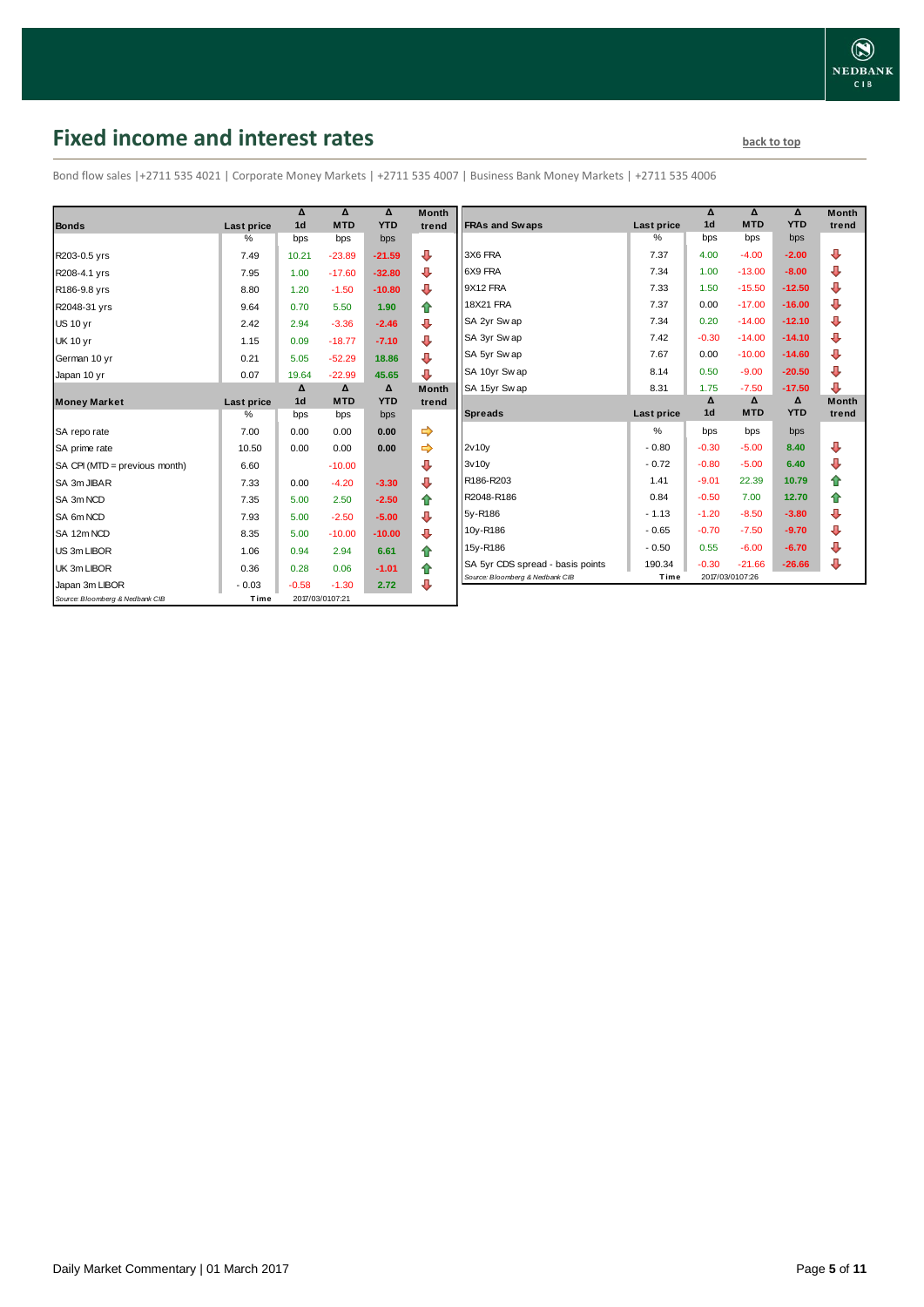### <span id="page-5-0"></span>**Equities [back to top](#page-0-0)**

Cash equities | +2711 535 4030/31

#### **South Africa**

- The All Share index started its trading day in negative territory on Tuesday morning tracking Asian markets lower. The local bourse remained range bound in the red for the balance of the trading day to eventually close 0.68% weaker. The Gold Mining and Industrial sectors led the downside with the likes of Harmony and Bidvest retreating 5.40% and 5.08% respectively.
- Nedbank published its results for the year-ended 31 December 2016, they came in ahead of analysts' estimates with HEPS increasing 4,8% to 2350 cents. The stock initially rallied over 2% on the news but was dragged down with the rest of market to eventually close marginally up 0.20%. Curro Holdings reported a 55% increase in HEPS while revenue jumped 27% for the year ended 31 December 2016. Curro rallied 1.39% on the day.
- Steinhoff released its results for the quarter ended 31 December 2016 showing a 45% increase in total revenue this due to the inclusion of their newly acquired assets Mattress Firm and Poundland. Steinhoff ended the day 1.51% lower having initially opened positive on the news. Value traded at 5pm was around R23bn with the currency at R13.05 vs. the USD at the close.

#### **UK/Europe**

- European markets were marginally stronger on the day with the CAC40 advancing 0.28% while the DAX climbed 0.10% on the day.
- French CPI data came in below market consensus estimates at 1.2% (y/y) while the GDP data was in at 1.2% for the 4Q.
- The Euro Stoxx 50 was up 0.31% with the likes of Eni SpA and Safran SA gaining 1.11% and 2.11% respectively.

#### **USA**

- US markets closed in the red as President Donald Trump's address to Congress failed to provide any detail as to how he would finance his infrastructure plans, repealing of Obamacare and tax cuts for the middle class.
- The Dow Jones and S&P 500 retreated 0.12% and 0.29% snapping 12-day winning streak.
- On the economic data front, US GDP data came in marginally below consensus estimates at 1.9% for the 4Q while the Richmond Fed Manufacturing Index was well above forecasts printing 17 index points versus a 10 index point estimate.

#### **Asia**

- Asian markets are trading in the green with the Nikkei up 1.39% on the back of a weaker Yen while the Hang Seng is up 0.20%.
- Chinese Manufacturing PMI came in ahead of consensus estimates at 51.6 along with the Caixin China Manufacturing PMI which rose for the eighth straight month coming in at 51.7 index points.
- The Australian ASX is down 0.31% this despite a better than expected 4Q GDP reading showing 2.4% (y/y) growth.

| <b>Developed Markets</b>        | Last price    | $\%$ $\Delta$<br>$-1d$ | $\%$ $\Delta$<br><b>MTD</b> | %Δ<br><b>YTD</b> | <b>Month</b><br>trend |
|---------------------------------|---------------|------------------------|-----------------------------|------------------|-----------------------|
| Dow Jones                       | 20 812.24     | $-0.12$                | 4.77                        | 5.31             | ⇑                     |
| Nasdaq                          | 5825.44       | $-0.62$                | 3.75                        | 8.22             | ⇑                     |
| S&P 500                         | 2 3 6 3 . 6 4 | $-0.26$                | 3.72                        | 5.57             | ⇑                     |
| DJ Eurostoxx 50                 | 3 3 1 9 . 6 1 | 0.31                   | 2.75                        | 0.88             | 合                     |
| <b>DAX</b>                      | 11 834.41     | 0.10                   | 2.59                        | 3.08             | 合                     |
| CAC                             | 4858.58       | 0.28                   | 2.31                        | $-0.08$          | 合                     |
| <b>FTSE</b>                     | 7 263.44      | 0.14                   | 2.31                        | 1.69             | ⇑                     |
| ASX200                          | 5704.80       | $-0.13$                | 1.49                        | 0.69             | 合                     |
| Nikkei 225                      | 19 386.13     | 1.40                   | 1.81                        | 1.42             | ♠                     |
| <b>MSCI World</b>               | 1838.70       | $-0.16$                | 2.58                        | 5.00             | 全                     |
|                                 |               | %Δ                     | %Δ                          | %Δ               | <b>Month</b>          |
| <b>Emerging Markets</b>         | Last price    | $-1d$                  | <b>MTD</b>                  | <b>YTD</b>       | trend                 |
| Hang Seng                       | 23 790.73     | 0.21                   | 1.84                        | 8.14             | ⇑                     |
| Shanghai                        | 3 255.12      | 0.41                   | 3.04                        | 4.88             | ⇮                     |
| Brazil Bovespa                  | 66 662.10     | $-1.18$                | 3.67                        | 10.68            | 合                     |
| India - NSE                     | 28 956.48     | 0.74                   | 4.70                        | 8.75             | ⇑                     |
| <b>Russia Micex</b>             | 2 035.77      | $-1.01$                | $-8.19$                     | $-8.82$          | ⊕                     |
| <b>MSCI</b> Emerging            | 936.37        | $-0.42$                | 2.98                        | 8.59             | ♠                     |
|                                 |               | %∆                     | %Δ                          | %Δ               | <b>Month</b>          |
| <b>SA Indices</b>               | Last price    | $-1d$                  | <b>MTD</b>                  | <b>YTD</b>       | trend                 |
| <b>JSE All Share</b>            | 51 146.05     | $-0.68$                | $-3.11$                     | 0.97             | ⊕                     |
| Top 40                          | 44 131.37     | $-0.75$                | $-3.91$                     | 0.52             | ⊕                     |
| Resi 10                         | 31 652.60     | $-0.94$                | $-10.71$                    | $-1.42$          | ⊕                     |
| Indi 25                         | 65 717.92     | $-0.80$                | $-1.96$                     | 2.23             | ⊕                     |
| Fini 15                         | 14 914.80     | $-0.57$                | $-0.10$                     | $-1.08$          | ⊕                     |
| Source: Bloomberg & Nedbank CIB | Time          |                        | 2017/03/0107:21             |                  |                       |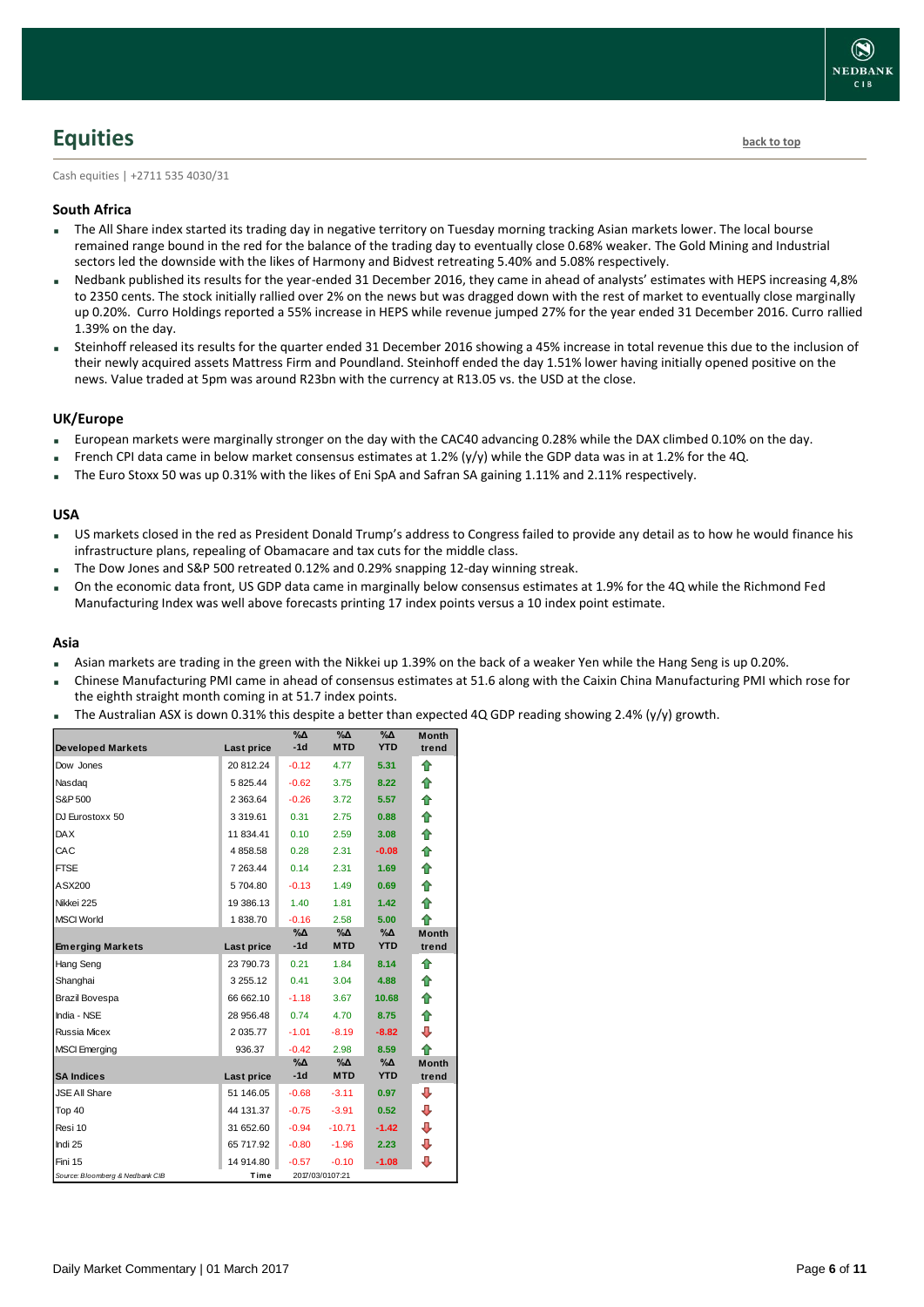### <span id="page-6-0"></span>**Economics [back to top](#page-0-0)**

Nedbank CIB Market Commentary | CIBMarketComm@Nedbank.co.za | +27 11 295 5430

#### **US**

- The second reading of US GDP growth was left unchanged at 1.9% g/q annualised in Q4, from 3.5% in Q3, worse than expectations of an upward revision to 2.1%.
- While personal consumption growth was raised by 50bps to 3% q/q, this was offset by a downward revision to gross private investment (mainly fixed investment). The downward revision to government spending growth was offset by marginally better net export performance compared to the advance reading, as the slump in exports narrowed marginally.
- Compared to Q3, personal consumption and gross private investment accelerated somewhat and remained relatively upbeat, being the key drivers of growth. However, the key reasons for the sharp slowdown in Q4 were a slump in net exports (-1.7% vs. +0.85% in Q3) and marginally lower government spending growth.
- While we anticipate a solid pace of US growth in 2017, the first quarter tends to reflect a seasonally weak period of output and economic activity, hence a more sustained uptick is expected from Q2 onwards. The US consumer remains the key driver of economic activity, contributing to 70% of GDP growth currently. Any deterioration in confidence levels, labour market conditions or wage growth will likely weigh negatively on GDP growth. And then there's the question of Trump's fiscal stimulus programme which may or may not materialise just yet. Any rise in fiscal stimulus will add positively towards industrial output, however the dollar remains a key risk over the medium to long term – a resurgence of dollar strength may hamper demand for US manufactured goods, thereby weighing on net trade.
- The S&P Core logic house price index measuring house price growth in 20 key cities, rose to 5.58% y/y in December, from 5.2% previously, better than expectations. The main reason for higher house prices is narrower inventory levels
- Consumer confidence rose to 114.8 index points in February, from 111.6 previously, better than consensus of 111. Consumers seem upbeat about both current and future prospects, with more respondents seeing better job growth and economic momentum in coming months. Business conditions are expected to improve in the next 6 months but purchasing plan for durable goods remained mixed.
- The Richmond Fed manufacturing index rose to 17 points in February, from 12 previously, better than expectations of 10. Shipments, new orders, wages and capacity utilisation rose, and may indicate a pick up in activity levels in the region going forward.

**Synopsis: Recent rhetoric from the Fed has been decidedly hawkish and stronger data tends to support a more accelerated time frame to hikes. While March remains a 'live' meeting, we see the chance for hikes from June onward as having escalated materially. This supports our view of a stronger dollar. We still see the 3 hikes priced into the Fed dot plot for this year as too aggressive. Recent concerns in the sentiment indices echo our concern that policy uncertainty and tighter monetary policy may act as a headwind to economic momentum**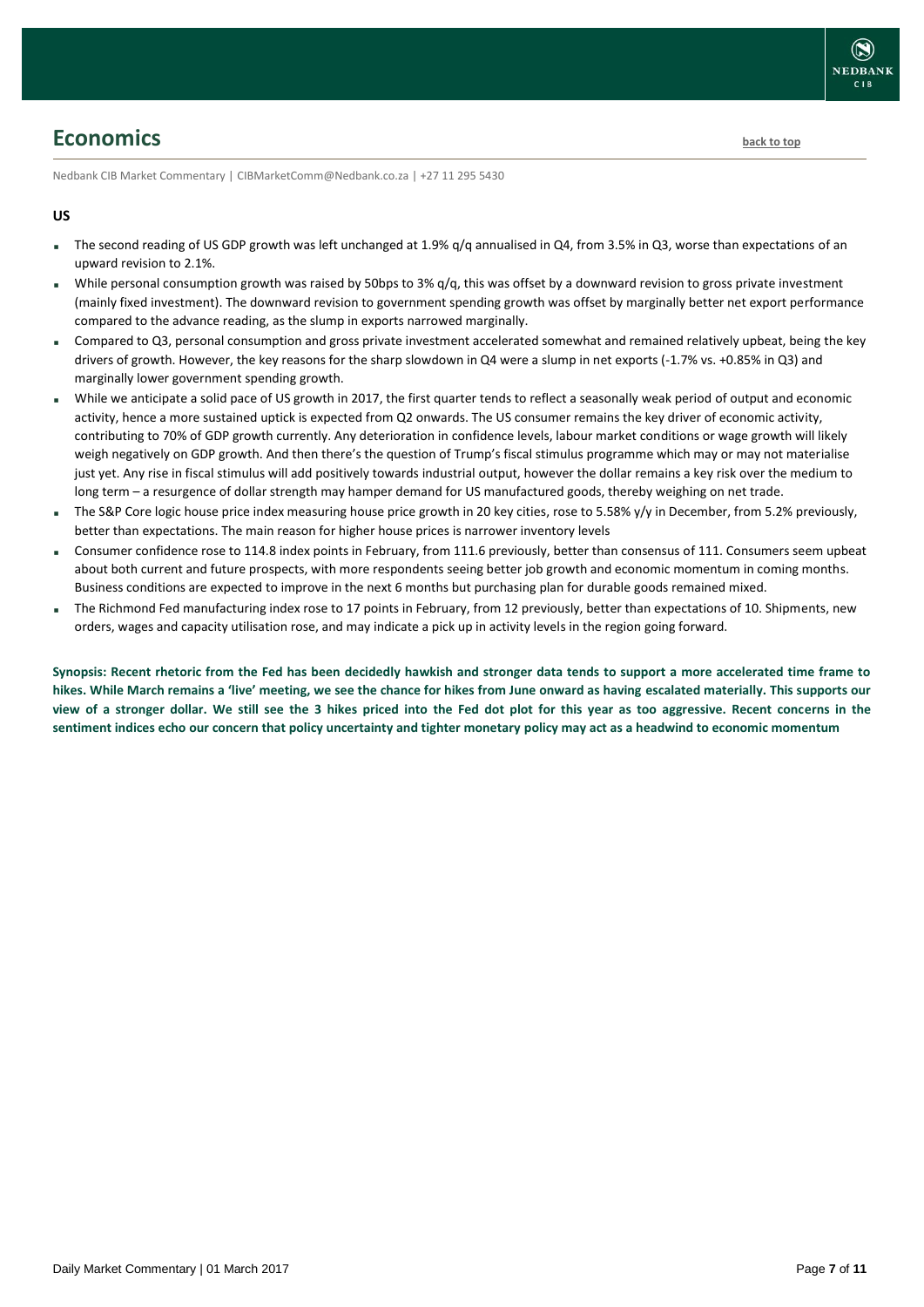# <span id="page-7-0"></span>**JSE performance [back to top](#page-0-0)**

Nedbank CIB Market Commentary | CIBMarketComm@Nedbank.co.za | +27 11 295 5430

|                                       |            | $\%$ $\Delta$ | %Δ              | %Δ         | <b>Month</b> |
|---------------------------------------|------------|---------------|-----------------|------------|--------------|
| <b>Top40 constituents</b>             | Last price | $-1d$         | <b>MTD</b>      | <b>YTD</b> | trend        |
| AGL: Anglo American Plc               | 203.61     | $-0.25$       | $-11.62$        | 4.36       | ┺            |
| ANG: Anglogold Ashanti Ltd            | 145.61     | $-3.02$       | $-14.29$        | $-4.57$    | ⊕            |
| APN: Aspen Pharmacare Holdings Lt     | 283.37     | $-1.42$       | $-8.00$         | $-0.07$    | ┺            |
| BAT: Brait Se                         | 73.62      | $-1.02$       | $-6.81$         | -15.92     | ⊕            |
| <b>BGA: Barclays Africa Group Ltd</b> | 151.95     | $-1.84$       | $-4.32$         | -9.92      | ⊕            |
| <b>BID: Bid Corp Ltd</b>              | 262.97     | $-1.32$       | 13.23           | 7.27       | ✿            |
| BIL: Bhp Billiton Plc                 | 208.93     | $-1.46$       | $-14.59$        | $-4.46$    | ⇩            |
| BTI: British American Tobacco Plc     | 821.32     | 1.26          | 0.20            | 5.49       | 合            |
| <b>BVT: Bidvest Group Ltd</b>         | 155.02     | $-5.08$       | $-2.23$         | -14.47     | ⇩            |
| CFR : Financiere Richemont-Dep Rec    | 95.53      | 0.24          | $-9.02$         | 5.28       | ⇩            |
| DSY: Discovery Ltd                    | 123.00     | $-0.81$       | 6.89            | 7.42       | ⇮            |
| FFA: Fortress Income Fund Ltd-A       | 17.40      | $-0.11$       | 1.22            | 5.01       | ⇑            |
| FFB: Fortress Income Fund Ltd         | 34.86      | $-1.80$       | 0.23            | 7.83       | ⇑            |
| <b>FSR: Firstrand Ltd</b>             | 49.72      | $-1.15$       | $-0.96$         | $-6.49$    | ⇩            |
| GFI: Gold Fields Ltd                  | 40.25      | $-2.23$       | $-12.82$        | $-7.66$    | ⊕            |
| GRT : Grow thpoint Properties Ltd     | 26.48      | $-0.97$       | 0.68            | 2.28       | ✿            |
| IMP: Impala Platinum Holdings Ltd     | 44.04      | 0.32          | $-17.59$        | 3.04       | ⊕            |
| INL: Investec Ltd                     | 92.20      | 0.40          | $-2.70$         | 1.60       | ⊕            |
| INP: Investec Plc                     | 92.52      | 0.66          | $-2.97$         | 1.95       | ⊕            |
| <b>ITU: Intu Properties Plc</b>       | 46.48      | 0.09          | 2.65            | -1.06      | ✿            |
| LHC: Life Healthcare Group Holdin     | 33.51      | $-0.65$       | $-0.27$         | 2.79       | ⇩            |
| MEI: Mediclinic International Plc     | 120.32     | 1.11          | $-8.71$         | -7.45      | ⇩            |
| MND: Mondi Ltd                        | 300.53     | $-0.20$       | 1.51            | 7.34       | ✿            |
| MNP: Mondi Plc                        | 303.34     | 0.44          | 2.16            | 8.83       | ⇑            |
| MRP: Mr Price Group Ltd               | 170.00     | $-0.16$       | 4.51            | 6.55       | ✿            |
| MTN: Mtn Group Ltd                    | 119.79     | 0.03          | $-4.53$         | -5.06      | ⊕            |
| NED: Nedbank Group Ltd                | 245.00     | 0.20          | 5.51            | 2.88       | ⇑            |
| NPN: Naspers Ltd-N Shs                | 2 097.67   | $-1.66$       | $-1.88$         | 4.15       | ⇩            |
| NTC: Netcare Ltd                      | 31.80      | $-1.40$       | $-1.55$         | $-0.13$    | ⇩            |
| OML: Old Mutual Plc                   | 35.11      | 0.09          | $-0.65$         | 1.95       | ⇩            |
| RDF: Redefine Properties Ltd          | 10.87      | $-2.69$       | $-2.42$         | -2.86      | ⇩            |
| REI: Reinet Investments Sa-Dr         | 28.08      | 0.97          | $-0.74$         | 4.78       | ⇩            |
| REM: Remgro Ltd                       | 223.30     | $-0.84$       | $-0.94$         | 0.11       | ⇩            |
| RMH: Rmb Holdings Ltd                 | 63.41      | -1.17         | $-2.40$         | $-4.50$    | ⊕            |
| SAP: Sappi Limited                    | 81.81      | $-0.45$       | $-5.50$         | -9.05      | ⇩            |
| SBK: Standard Bank Group Ltd          | 143.21     | $-0.38$       | $-0.49$         | $-5.63$    | ⊕            |
| SHP: Shoprite Holdings Ltd            | 189.25     | $-1.61$       | 5.73            | 10.38      | ⇮            |
| SLM: Sanlam Ltd                       | 67.77      | -0.41         | 4.28            | 7.74       | ✿            |
| SNH: Steinhoff International H Nv     | 69.83      | -1.51         | 7.76            | $-2.03$    | ⇑            |
| SOL: Sasol Ltd                        | 373.00     | $-0.53$       | $-6.64$         | -6.49      | ₽            |
| TBS: Tiger Brands Ltd                 | 418.00     | $-0.71$       | 3.05            | 5.07       | 合            |
| VOD: Vodacom Group Ltd                | 148.23     | 0.91          | $-1.83$         | $-2.74$    | ⇩            |
| WHL : Woolw orths Holdings Ltd        | 70.00      | 0.43          | $-5.60$         | -1.44      | ⊕            |
| Source: Bloomberg & Nedbank CIB       | Time       |               | 2017/03/0107:21 |            |              |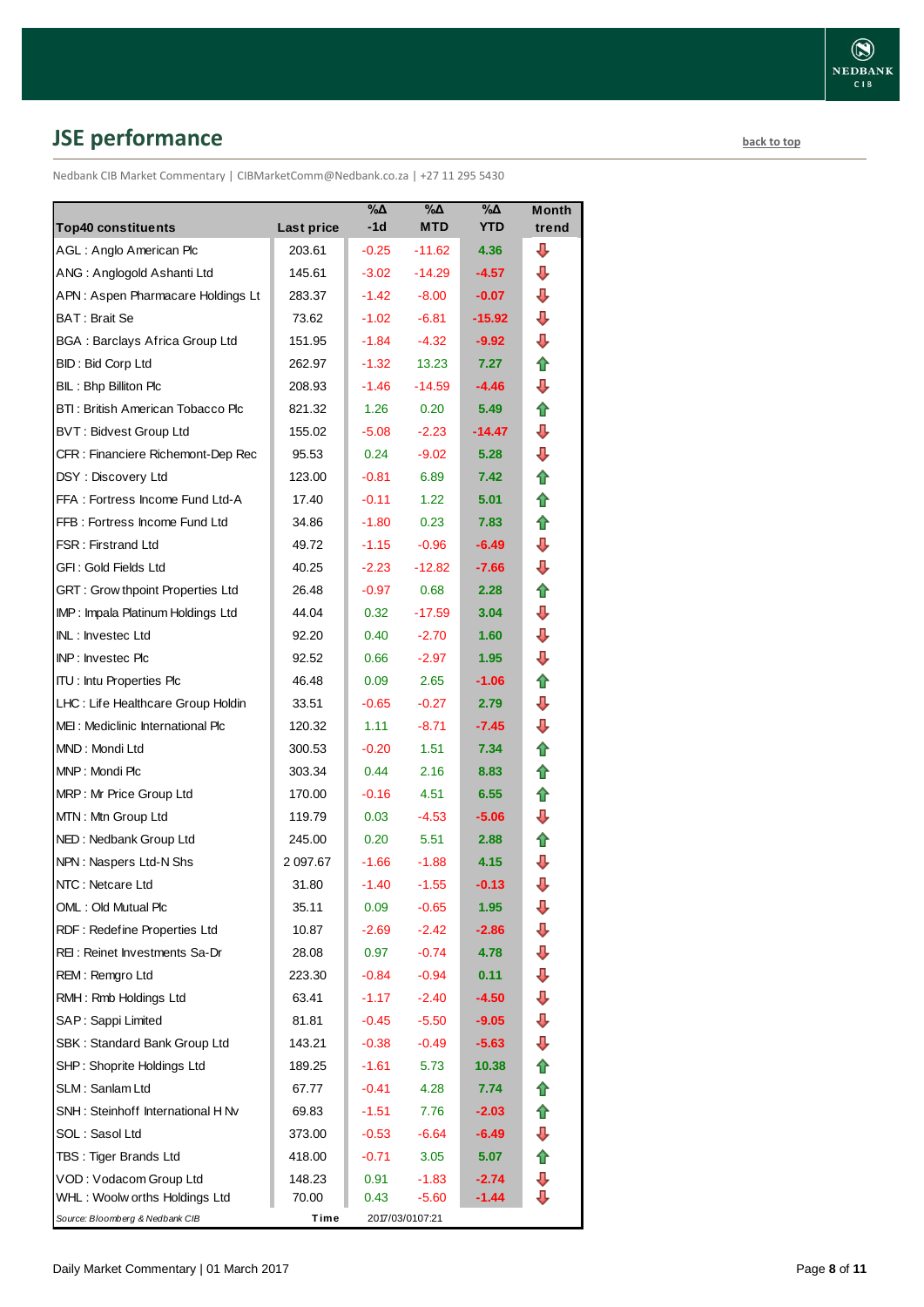## <span id="page-8-0"></span>**Economic calendar [back to top](#page-0-0) back to top**

Nedbank CIB Market Commentary | CIBMarketComm@Nedbank.co.za | +27 11 295 5430

| 28-Feb<br>01:50<br><b>Industrial Production YoY</b><br>Jan P<br>4.40%<br>3.20%<br>3.20%<br>JN<br>$\overline{\phantom{a}}$<br>JN<br>1.00%<br>1.00%<br>0.60%<br>01:50<br><b>Retail Trade YoY</b><br>Jan<br>0.007<br>SА<br>6.00%<br>7.91%<br>6.06%<br>6.07%<br>Money Supply M3 YoY<br>Jan<br>5.56%<br>08:00<br>SА<br>5.25%<br>5.11%<br>5.10%<br>Private Sector Credit YoY<br>Jan<br>SА<br>1.3 <sub>b</sub><br>$-10.8b$<br>12.0b<br>12.4b<br>14:00<br>Trade Balance Rand<br>Jan<br>$-38.7b$<br>22.7 <sub>b</sub><br>14:00<br>SА<br>South Africa Budget<br>Jan<br>$\overline{\phantom{a}}$<br>$\overline{a}$<br>US<br>1.90%<br>15:30<br>GDP Annualized QoQ<br>4Q S<br>2.10%<br>1.90%<br>$\hspace{0.05cm} -\hspace{0.05cm} -\hspace{0.05cm}$<br>3.00%<br>15:30<br>US<br><b>Personal Consumption</b><br>4Q S<br>2.50%<br>$\overline{\phantom{a}}$<br>$\mathbf{u}$<br>15:30<br>US<br>Wholesale Inventories MoM<br>Jan P<br>0.40%<br>$-0.10%$<br>1.00%<br>$\overline{\phantom{a}}$<br>US<br>16:00<br>S&P CoreLogic CS 20-City YoY NSA<br>5.30%<br>5.58%<br>5.27%<br>5.20%<br>Dec<br>50.3<br>US<br>Feb<br>53<br>57.4<br>16:45<br>Chicago Purchasing Manager<br>$\overline{\phantom{a}}$<br>US<br>Conf. Board Consumer Confidence<br>111<br>111.8<br>17:00<br>Feb<br>114.8<br>$\overline{\phantom{a}}$<br>US<br>10<br>17<br>12<br>Richmond Fed Manufact, Index<br>Feb<br>17:00<br>$\overline{\phantom{a}}$<br>01-Mar<br>02:30<br>JN<br>Nikkei Japan PMI Mfg<br>Feb F<br>53.3<br>53.5<br>$\overline{\phantom{a}}$<br>$\hspace{0.05cm} -$<br>54.2<br>54.6<br>03:00<br>СH<br>Non-manufacturing PMI<br>Feb<br>$\overline{\phantom{a}}$<br>$\overline{\phantom{a}}$<br>03:00<br>СH<br><b>Manufacturing PMI</b><br>Feb<br>51.2<br>51.6<br>51.3<br>$\overline{a}$<br>57<br>57<br>10:55<br>GE<br>Markit/BME Germany Manufacturing PMI<br>Feb F<br>$\hspace{0.05cm} -\hspace{0.05cm} -\hspace{0.05cm}$<br>$\overline{\phantom{a}}$<br>GE<br>5.90%<br>10:55<br>Feb<br>5.90%<br>Unemployment Claims Rate SA<br>$\overline{\phantom{a}}$<br>EC<br>55.5<br>55.5<br>11:00<br>Markit Eurozone Manufacturing PMI<br>Feb F<br>$\overline{\phantom{a}}$<br>$\overline{\phantom{m}}$<br>50.9<br>11:00<br>SA<br>Feb<br><b>Barclays Manufacturing PMI</b><br>$\overline{\phantom{a}}$<br>$\overline{\phantom{a}}$<br>$\overline{\phantom{m}}$<br>55.9<br>11:30<br>UK<br>Markit UK PMI Manufacturing SA<br>Feb<br>56<br>$\overline{\phantom{a}}$<br>$\overline{\phantom{a}}$<br>1.5 <sub>b</sub><br>1.0 <sub>b</sub><br>11:30<br>UK<br>Net Consumer Credit<br>Jan<br>$\hspace{0.05cm} -\hspace{0.05cm} -\hspace{0.05cm}$<br>$\overline{a}$<br>3.6 <sub>b</sub><br>3.8 <sub>b</sub><br>UK<br>11:30<br>Net Lending Sec. on Dwellings<br>Jan<br>$\overline{a}$<br>$\overline{a}$<br>UK<br>68.8k<br>67.9k<br>Mortgage Approvals<br>Jan<br>$\overline{\phantom{a}}$<br>$\overline{\phantom{a}}$<br>UK<br>$-0.50%$<br>11:30<br>Money Supply M4 MoM<br>Jan<br>$\overline{\phantom{a}}$<br>$\overline{a}$<br>$\overline{a}$<br>6.20%<br>11:30<br>UK<br>M4 Money Supply YoY<br>Jan<br>$\overline{a}$<br>$\overline{a}$<br>$\overline{\phantom{a}}$<br>US<br>42790<br>$-2.00%$<br><b>MBA Mortgage Applications</b><br>$\overline{\phantom{a}}$<br>$\overline{a}$<br>$\overline{a}$<br>GE<br>CPI MoM<br>Feb P<br>0.60%<br>$-0.60%$<br>15:00<br>$\overline{a}$<br>$\overline{a}$<br>GE<br>CPI YoY<br>Feb P<br>2.10%<br>1.90%<br>15:00<br>$\sim$<br>$\overline{a}$<br>15:30<br>US<br>0.30%<br>0.30%<br>Personal Income<br>Jan<br>$\overline{a}$<br>$\overline{a}$<br>15:30<br>US<br><b>Personal Spending</b><br>0.30%<br>0.50%<br>Jan<br>$\overline{a}$<br>US<br><b>Real Personal Spending</b><br>$-0.20%$<br>0.30%<br>15:30<br>Jan<br>$\overline{a}$<br>$\overline{a}$<br>0.20%<br>US<br>PCE Deflator MoM<br>0.50%<br>Jan<br>US<br>2.00%<br>1.60%<br>15:30<br>PCE Deflator YoY<br>Jan<br>US<br>0.30%<br>0.10%<br>15:30<br>PCE Core MoM<br>Jan<br>15:30<br>US<br>PCE Core YoY<br>1.80%<br>1.70%<br>Jan<br>56<br>56<br>US<br><b>ISM Manufacturing</b><br>Feb<br>US<br><b>Construction Spending MoM</b><br>0.70%<br>$-0.20%$<br>17:00<br>Jan<br>21:00<br>US<br>U.S. Federal Reserve Releases Beige Book<br>Naamsa Vehicle Sales YoY | Time  | Country | Event | Period | Survey | Actual | Prior | <b>Revised</b> |
|-------------------------------------------------------------------------------------------------------------------------------------------------------------------------------------------------------------------------------------------------------------------------------------------------------------------------------------------------------------------------------------------------------------------------------------------------------------------------------------------------------------------------------------------------------------------------------------------------------------------------------------------------------------------------------------------------------------------------------------------------------------------------------------------------------------------------------------------------------------------------------------------------------------------------------------------------------------------------------------------------------------------------------------------------------------------------------------------------------------------------------------------------------------------------------------------------------------------------------------------------------------------------------------------------------------------------------------------------------------------------------------------------------------------------------------------------------------------------------------------------------------------------------------------------------------------------------------------------------------------------------------------------------------------------------------------------------------------------------------------------------------------------------------------------------------------------------------------------------------------------------------------------------------------------------------------------------------------------------------------------------------------------------------------------------------------------------------------------------------------------------------------------------------------------------------------------------------------------------------------------------------------------------------------------------------------------------------------------------------------------------------------------------------------------------------------------------------------------------------------------------------------------------------------------------------------------------------------------------------------------------------------------------------------------------------------------------------------------------------------------------------------------------------------------------------------------------------------------------------------------------------------------------------------------------------------------------------------------------------------------------------------------------------------------------------------------------------------------------------------------------------------------------------------------------------------------------------------------------------------------------------------------------------------------------------------------------------------------------------------------------------------------------------------------------------------------------------------------------------------------------------------------------------------------------------------------------------------------------------------------------------------------------------------------------------------------------------------------------------------------------------------------------------------------------------------------------------------------------------------------------------------------------------------------------------------------------------------------------------------------------------------------------------------------------------------------------------------------------------------------------------------------------------------------------------|-------|---------|-------|--------|--------|--------|-------|----------------|
|                                                                                                                                                                                                                                                                                                                                                                                                                                                                                                                                                                                                                                                                                                                                                                                                                                                                                                                                                                                                                                                                                                                                                                                                                                                                                                                                                                                                                                                                                                                                                                                                                                                                                                                                                                                                                                                                                                                                                                                                                                                                                                                                                                                                                                                                                                                                                                                                                                                                                                                                                                                                                                                                                                                                                                                                                                                                                                                                                                                                                                                                                                                                                                                                                                                                                                                                                                                                                                                                                                                                                                                                                                                                                                                                                                                                                                                                                                                                                                                                                                                                                                                                                                                     |       |         |       |        |        |        |       |                |
|                                                                                                                                                                                                                                                                                                                                                                                                                                                                                                                                                                                                                                                                                                                                                                                                                                                                                                                                                                                                                                                                                                                                                                                                                                                                                                                                                                                                                                                                                                                                                                                                                                                                                                                                                                                                                                                                                                                                                                                                                                                                                                                                                                                                                                                                                                                                                                                                                                                                                                                                                                                                                                                                                                                                                                                                                                                                                                                                                                                                                                                                                                                                                                                                                                                                                                                                                                                                                                                                                                                                                                                                                                                                                                                                                                                                                                                                                                                                                                                                                                                                                                                                                                                     |       |         |       |        |        |        |       |                |
|                                                                                                                                                                                                                                                                                                                                                                                                                                                                                                                                                                                                                                                                                                                                                                                                                                                                                                                                                                                                                                                                                                                                                                                                                                                                                                                                                                                                                                                                                                                                                                                                                                                                                                                                                                                                                                                                                                                                                                                                                                                                                                                                                                                                                                                                                                                                                                                                                                                                                                                                                                                                                                                                                                                                                                                                                                                                                                                                                                                                                                                                                                                                                                                                                                                                                                                                                                                                                                                                                                                                                                                                                                                                                                                                                                                                                                                                                                                                                                                                                                                                                                                                                                                     |       |         |       |        |        |        |       |                |
|                                                                                                                                                                                                                                                                                                                                                                                                                                                                                                                                                                                                                                                                                                                                                                                                                                                                                                                                                                                                                                                                                                                                                                                                                                                                                                                                                                                                                                                                                                                                                                                                                                                                                                                                                                                                                                                                                                                                                                                                                                                                                                                                                                                                                                                                                                                                                                                                                                                                                                                                                                                                                                                                                                                                                                                                                                                                                                                                                                                                                                                                                                                                                                                                                                                                                                                                                                                                                                                                                                                                                                                                                                                                                                                                                                                                                                                                                                                                                                                                                                                                                                                                                                                     | 08:00 |         |       |        |        |        |       |                |
|                                                                                                                                                                                                                                                                                                                                                                                                                                                                                                                                                                                                                                                                                                                                                                                                                                                                                                                                                                                                                                                                                                                                                                                                                                                                                                                                                                                                                                                                                                                                                                                                                                                                                                                                                                                                                                                                                                                                                                                                                                                                                                                                                                                                                                                                                                                                                                                                                                                                                                                                                                                                                                                                                                                                                                                                                                                                                                                                                                                                                                                                                                                                                                                                                                                                                                                                                                                                                                                                                                                                                                                                                                                                                                                                                                                                                                                                                                                                                                                                                                                                                                                                                                                     |       |         |       |        |        |        |       |                |
|                                                                                                                                                                                                                                                                                                                                                                                                                                                                                                                                                                                                                                                                                                                                                                                                                                                                                                                                                                                                                                                                                                                                                                                                                                                                                                                                                                                                                                                                                                                                                                                                                                                                                                                                                                                                                                                                                                                                                                                                                                                                                                                                                                                                                                                                                                                                                                                                                                                                                                                                                                                                                                                                                                                                                                                                                                                                                                                                                                                                                                                                                                                                                                                                                                                                                                                                                                                                                                                                                                                                                                                                                                                                                                                                                                                                                                                                                                                                                                                                                                                                                                                                                                                     |       |         |       |        |        |        |       |                |
|                                                                                                                                                                                                                                                                                                                                                                                                                                                                                                                                                                                                                                                                                                                                                                                                                                                                                                                                                                                                                                                                                                                                                                                                                                                                                                                                                                                                                                                                                                                                                                                                                                                                                                                                                                                                                                                                                                                                                                                                                                                                                                                                                                                                                                                                                                                                                                                                                                                                                                                                                                                                                                                                                                                                                                                                                                                                                                                                                                                                                                                                                                                                                                                                                                                                                                                                                                                                                                                                                                                                                                                                                                                                                                                                                                                                                                                                                                                                                                                                                                                                                                                                                                                     |       |         |       |        |        |        |       |                |
|                                                                                                                                                                                                                                                                                                                                                                                                                                                                                                                                                                                                                                                                                                                                                                                                                                                                                                                                                                                                                                                                                                                                                                                                                                                                                                                                                                                                                                                                                                                                                                                                                                                                                                                                                                                                                                                                                                                                                                                                                                                                                                                                                                                                                                                                                                                                                                                                                                                                                                                                                                                                                                                                                                                                                                                                                                                                                                                                                                                                                                                                                                                                                                                                                                                                                                                                                                                                                                                                                                                                                                                                                                                                                                                                                                                                                                                                                                                                                                                                                                                                                                                                                                                     |       |         |       |        |        |        |       |                |
|                                                                                                                                                                                                                                                                                                                                                                                                                                                                                                                                                                                                                                                                                                                                                                                                                                                                                                                                                                                                                                                                                                                                                                                                                                                                                                                                                                                                                                                                                                                                                                                                                                                                                                                                                                                                                                                                                                                                                                                                                                                                                                                                                                                                                                                                                                                                                                                                                                                                                                                                                                                                                                                                                                                                                                                                                                                                                                                                                                                                                                                                                                                                                                                                                                                                                                                                                                                                                                                                                                                                                                                                                                                                                                                                                                                                                                                                                                                                                                                                                                                                                                                                                                                     |       |         |       |        |        |        |       |                |
|                                                                                                                                                                                                                                                                                                                                                                                                                                                                                                                                                                                                                                                                                                                                                                                                                                                                                                                                                                                                                                                                                                                                                                                                                                                                                                                                                                                                                                                                                                                                                                                                                                                                                                                                                                                                                                                                                                                                                                                                                                                                                                                                                                                                                                                                                                                                                                                                                                                                                                                                                                                                                                                                                                                                                                                                                                                                                                                                                                                                                                                                                                                                                                                                                                                                                                                                                                                                                                                                                                                                                                                                                                                                                                                                                                                                                                                                                                                                                                                                                                                                                                                                                                                     |       |         |       |        |        |        |       |                |
|                                                                                                                                                                                                                                                                                                                                                                                                                                                                                                                                                                                                                                                                                                                                                                                                                                                                                                                                                                                                                                                                                                                                                                                                                                                                                                                                                                                                                                                                                                                                                                                                                                                                                                                                                                                                                                                                                                                                                                                                                                                                                                                                                                                                                                                                                                                                                                                                                                                                                                                                                                                                                                                                                                                                                                                                                                                                                                                                                                                                                                                                                                                                                                                                                                                                                                                                                                                                                                                                                                                                                                                                                                                                                                                                                                                                                                                                                                                                                                                                                                                                                                                                                                                     |       |         |       |        |        |        |       |                |
|                                                                                                                                                                                                                                                                                                                                                                                                                                                                                                                                                                                                                                                                                                                                                                                                                                                                                                                                                                                                                                                                                                                                                                                                                                                                                                                                                                                                                                                                                                                                                                                                                                                                                                                                                                                                                                                                                                                                                                                                                                                                                                                                                                                                                                                                                                                                                                                                                                                                                                                                                                                                                                                                                                                                                                                                                                                                                                                                                                                                                                                                                                                                                                                                                                                                                                                                                                                                                                                                                                                                                                                                                                                                                                                                                                                                                                                                                                                                                                                                                                                                                                                                                                                     |       |         |       |        |        |        |       |                |
|                                                                                                                                                                                                                                                                                                                                                                                                                                                                                                                                                                                                                                                                                                                                                                                                                                                                                                                                                                                                                                                                                                                                                                                                                                                                                                                                                                                                                                                                                                                                                                                                                                                                                                                                                                                                                                                                                                                                                                                                                                                                                                                                                                                                                                                                                                                                                                                                                                                                                                                                                                                                                                                                                                                                                                                                                                                                                                                                                                                                                                                                                                                                                                                                                                                                                                                                                                                                                                                                                                                                                                                                                                                                                                                                                                                                                                                                                                                                                                                                                                                                                                                                                                                     |       |         |       |        |        |        |       |                |
|                                                                                                                                                                                                                                                                                                                                                                                                                                                                                                                                                                                                                                                                                                                                                                                                                                                                                                                                                                                                                                                                                                                                                                                                                                                                                                                                                                                                                                                                                                                                                                                                                                                                                                                                                                                                                                                                                                                                                                                                                                                                                                                                                                                                                                                                                                                                                                                                                                                                                                                                                                                                                                                                                                                                                                                                                                                                                                                                                                                                                                                                                                                                                                                                                                                                                                                                                                                                                                                                                                                                                                                                                                                                                                                                                                                                                                                                                                                                                                                                                                                                                                                                                                                     |       |         |       |        |        |        |       |                |
|                                                                                                                                                                                                                                                                                                                                                                                                                                                                                                                                                                                                                                                                                                                                                                                                                                                                                                                                                                                                                                                                                                                                                                                                                                                                                                                                                                                                                                                                                                                                                                                                                                                                                                                                                                                                                                                                                                                                                                                                                                                                                                                                                                                                                                                                                                                                                                                                                                                                                                                                                                                                                                                                                                                                                                                                                                                                                                                                                                                                                                                                                                                                                                                                                                                                                                                                                                                                                                                                                                                                                                                                                                                                                                                                                                                                                                                                                                                                                                                                                                                                                                                                                                                     |       |         |       |        |        |        |       |                |
|                                                                                                                                                                                                                                                                                                                                                                                                                                                                                                                                                                                                                                                                                                                                                                                                                                                                                                                                                                                                                                                                                                                                                                                                                                                                                                                                                                                                                                                                                                                                                                                                                                                                                                                                                                                                                                                                                                                                                                                                                                                                                                                                                                                                                                                                                                                                                                                                                                                                                                                                                                                                                                                                                                                                                                                                                                                                                                                                                                                                                                                                                                                                                                                                                                                                                                                                                                                                                                                                                                                                                                                                                                                                                                                                                                                                                                                                                                                                                                                                                                                                                                                                                                                     |       |         |       |        |        |        |       |                |
|                                                                                                                                                                                                                                                                                                                                                                                                                                                                                                                                                                                                                                                                                                                                                                                                                                                                                                                                                                                                                                                                                                                                                                                                                                                                                                                                                                                                                                                                                                                                                                                                                                                                                                                                                                                                                                                                                                                                                                                                                                                                                                                                                                                                                                                                                                                                                                                                                                                                                                                                                                                                                                                                                                                                                                                                                                                                                                                                                                                                                                                                                                                                                                                                                                                                                                                                                                                                                                                                                                                                                                                                                                                                                                                                                                                                                                                                                                                                                                                                                                                                                                                                                                                     |       |         |       |        |        |        |       |                |
|                                                                                                                                                                                                                                                                                                                                                                                                                                                                                                                                                                                                                                                                                                                                                                                                                                                                                                                                                                                                                                                                                                                                                                                                                                                                                                                                                                                                                                                                                                                                                                                                                                                                                                                                                                                                                                                                                                                                                                                                                                                                                                                                                                                                                                                                                                                                                                                                                                                                                                                                                                                                                                                                                                                                                                                                                                                                                                                                                                                                                                                                                                                                                                                                                                                                                                                                                                                                                                                                                                                                                                                                                                                                                                                                                                                                                                                                                                                                                                                                                                                                                                                                                                                     |       |         |       |        |        |        |       |                |
|                                                                                                                                                                                                                                                                                                                                                                                                                                                                                                                                                                                                                                                                                                                                                                                                                                                                                                                                                                                                                                                                                                                                                                                                                                                                                                                                                                                                                                                                                                                                                                                                                                                                                                                                                                                                                                                                                                                                                                                                                                                                                                                                                                                                                                                                                                                                                                                                                                                                                                                                                                                                                                                                                                                                                                                                                                                                                                                                                                                                                                                                                                                                                                                                                                                                                                                                                                                                                                                                                                                                                                                                                                                                                                                                                                                                                                                                                                                                                                                                                                                                                                                                                                                     |       |         |       |        |        |        |       |                |
|                                                                                                                                                                                                                                                                                                                                                                                                                                                                                                                                                                                                                                                                                                                                                                                                                                                                                                                                                                                                                                                                                                                                                                                                                                                                                                                                                                                                                                                                                                                                                                                                                                                                                                                                                                                                                                                                                                                                                                                                                                                                                                                                                                                                                                                                                                                                                                                                                                                                                                                                                                                                                                                                                                                                                                                                                                                                                                                                                                                                                                                                                                                                                                                                                                                                                                                                                                                                                                                                                                                                                                                                                                                                                                                                                                                                                                                                                                                                                                                                                                                                                                                                                                                     |       |         |       |        |        |        |       |                |
|                                                                                                                                                                                                                                                                                                                                                                                                                                                                                                                                                                                                                                                                                                                                                                                                                                                                                                                                                                                                                                                                                                                                                                                                                                                                                                                                                                                                                                                                                                                                                                                                                                                                                                                                                                                                                                                                                                                                                                                                                                                                                                                                                                                                                                                                                                                                                                                                                                                                                                                                                                                                                                                                                                                                                                                                                                                                                                                                                                                                                                                                                                                                                                                                                                                                                                                                                                                                                                                                                                                                                                                                                                                                                                                                                                                                                                                                                                                                                                                                                                                                                                                                                                                     |       |         |       |        |        |        |       |                |
|                                                                                                                                                                                                                                                                                                                                                                                                                                                                                                                                                                                                                                                                                                                                                                                                                                                                                                                                                                                                                                                                                                                                                                                                                                                                                                                                                                                                                                                                                                                                                                                                                                                                                                                                                                                                                                                                                                                                                                                                                                                                                                                                                                                                                                                                                                                                                                                                                                                                                                                                                                                                                                                                                                                                                                                                                                                                                                                                                                                                                                                                                                                                                                                                                                                                                                                                                                                                                                                                                                                                                                                                                                                                                                                                                                                                                                                                                                                                                                                                                                                                                                                                                                                     |       |         |       |        |        |        |       |                |
|                                                                                                                                                                                                                                                                                                                                                                                                                                                                                                                                                                                                                                                                                                                                                                                                                                                                                                                                                                                                                                                                                                                                                                                                                                                                                                                                                                                                                                                                                                                                                                                                                                                                                                                                                                                                                                                                                                                                                                                                                                                                                                                                                                                                                                                                                                                                                                                                                                                                                                                                                                                                                                                                                                                                                                                                                                                                                                                                                                                                                                                                                                                                                                                                                                                                                                                                                                                                                                                                                                                                                                                                                                                                                                                                                                                                                                                                                                                                                                                                                                                                                                                                                                                     |       |         |       |        |        |        |       |                |
|                                                                                                                                                                                                                                                                                                                                                                                                                                                                                                                                                                                                                                                                                                                                                                                                                                                                                                                                                                                                                                                                                                                                                                                                                                                                                                                                                                                                                                                                                                                                                                                                                                                                                                                                                                                                                                                                                                                                                                                                                                                                                                                                                                                                                                                                                                                                                                                                                                                                                                                                                                                                                                                                                                                                                                                                                                                                                                                                                                                                                                                                                                                                                                                                                                                                                                                                                                                                                                                                                                                                                                                                                                                                                                                                                                                                                                                                                                                                                                                                                                                                                                                                                                                     |       |         |       |        |        |        |       |                |
|                                                                                                                                                                                                                                                                                                                                                                                                                                                                                                                                                                                                                                                                                                                                                                                                                                                                                                                                                                                                                                                                                                                                                                                                                                                                                                                                                                                                                                                                                                                                                                                                                                                                                                                                                                                                                                                                                                                                                                                                                                                                                                                                                                                                                                                                                                                                                                                                                                                                                                                                                                                                                                                                                                                                                                                                                                                                                                                                                                                                                                                                                                                                                                                                                                                                                                                                                                                                                                                                                                                                                                                                                                                                                                                                                                                                                                                                                                                                                                                                                                                                                                                                                                                     |       |         |       |        |        |        |       |                |
|                                                                                                                                                                                                                                                                                                                                                                                                                                                                                                                                                                                                                                                                                                                                                                                                                                                                                                                                                                                                                                                                                                                                                                                                                                                                                                                                                                                                                                                                                                                                                                                                                                                                                                                                                                                                                                                                                                                                                                                                                                                                                                                                                                                                                                                                                                                                                                                                                                                                                                                                                                                                                                                                                                                                                                                                                                                                                                                                                                                                                                                                                                                                                                                                                                                                                                                                                                                                                                                                                                                                                                                                                                                                                                                                                                                                                                                                                                                                                                                                                                                                                                                                                                                     | 11:30 |         |       |        |        |        |       |                |
|                                                                                                                                                                                                                                                                                                                                                                                                                                                                                                                                                                                                                                                                                                                                                                                                                                                                                                                                                                                                                                                                                                                                                                                                                                                                                                                                                                                                                                                                                                                                                                                                                                                                                                                                                                                                                                                                                                                                                                                                                                                                                                                                                                                                                                                                                                                                                                                                                                                                                                                                                                                                                                                                                                                                                                                                                                                                                                                                                                                                                                                                                                                                                                                                                                                                                                                                                                                                                                                                                                                                                                                                                                                                                                                                                                                                                                                                                                                                                                                                                                                                                                                                                                                     |       |         |       |        |        |        |       |                |
|                                                                                                                                                                                                                                                                                                                                                                                                                                                                                                                                                                                                                                                                                                                                                                                                                                                                                                                                                                                                                                                                                                                                                                                                                                                                                                                                                                                                                                                                                                                                                                                                                                                                                                                                                                                                                                                                                                                                                                                                                                                                                                                                                                                                                                                                                                                                                                                                                                                                                                                                                                                                                                                                                                                                                                                                                                                                                                                                                                                                                                                                                                                                                                                                                                                                                                                                                                                                                                                                                                                                                                                                                                                                                                                                                                                                                                                                                                                                                                                                                                                                                                                                                                                     |       |         |       |        |        |        |       |                |
|                                                                                                                                                                                                                                                                                                                                                                                                                                                                                                                                                                                                                                                                                                                                                                                                                                                                                                                                                                                                                                                                                                                                                                                                                                                                                                                                                                                                                                                                                                                                                                                                                                                                                                                                                                                                                                                                                                                                                                                                                                                                                                                                                                                                                                                                                                                                                                                                                                                                                                                                                                                                                                                                                                                                                                                                                                                                                                                                                                                                                                                                                                                                                                                                                                                                                                                                                                                                                                                                                                                                                                                                                                                                                                                                                                                                                                                                                                                                                                                                                                                                                                                                                                                     | 14:00 |         |       |        |        |        |       |                |
|                                                                                                                                                                                                                                                                                                                                                                                                                                                                                                                                                                                                                                                                                                                                                                                                                                                                                                                                                                                                                                                                                                                                                                                                                                                                                                                                                                                                                                                                                                                                                                                                                                                                                                                                                                                                                                                                                                                                                                                                                                                                                                                                                                                                                                                                                                                                                                                                                                                                                                                                                                                                                                                                                                                                                                                                                                                                                                                                                                                                                                                                                                                                                                                                                                                                                                                                                                                                                                                                                                                                                                                                                                                                                                                                                                                                                                                                                                                                                                                                                                                                                                                                                                                     |       |         |       |        |        |        |       |                |
|                                                                                                                                                                                                                                                                                                                                                                                                                                                                                                                                                                                                                                                                                                                                                                                                                                                                                                                                                                                                                                                                                                                                                                                                                                                                                                                                                                                                                                                                                                                                                                                                                                                                                                                                                                                                                                                                                                                                                                                                                                                                                                                                                                                                                                                                                                                                                                                                                                                                                                                                                                                                                                                                                                                                                                                                                                                                                                                                                                                                                                                                                                                                                                                                                                                                                                                                                                                                                                                                                                                                                                                                                                                                                                                                                                                                                                                                                                                                                                                                                                                                                                                                                                                     |       |         |       |        |        |        |       |                |
|                                                                                                                                                                                                                                                                                                                                                                                                                                                                                                                                                                                                                                                                                                                                                                                                                                                                                                                                                                                                                                                                                                                                                                                                                                                                                                                                                                                                                                                                                                                                                                                                                                                                                                                                                                                                                                                                                                                                                                                                                                                                                                                                                                                                                                                                                                                                                                                                                                                                                                                                                                                                                                                                                                                                                                                                                                                                                                                                                                                                                                                                                                                                                                                                                                                                                                                                                                                                                                                                                                                                                                                                                                                                                                                                                                                                                                                                                                                                                                                                                                                                                                                                                                                     |       |         |       |        |        |        |       |                |
|                                                                                                                                                                                                                                                                                                                                                                                                                                                                                                                                                                                                                                                                                                                                                                                                                                                                                                                                                                                                                                                                                                                                                                                                                                                                                                                                                                                                                                                                                                                                                                                                                                                                                                                                                                                                                                                                                                                                                                                                                                                                                                                                                                                                                                                                                                                                                                                                                                                                                                                                                                                                                                                                                                                                                                                                                                                                                                                                                                                                                                                                                                                                                                                                                                                                                                                                                                                                                                                                                                                                                                                                                                                                                                                                                                                                                                                                                                                                                                                                                                                                                                                                                                                     |       |         |       |        |        |        |       |                |
|                                                                                                                                                                                                                                                                                                                                                                                                                                                                                                                                                                                                                                                                                                                                                                                                                                                                                                                                                                                                                                                                                                                                                                                                                                                                                                                                                                                                                                                                                                                                                                                                                                                                                                                                                                                                                                                                                                                                                                                                                                                                                                                                                                                                                                                                                                                                                                                                                                                                                                                                                                                                                                                                                                                                                                                                                                                                                                                                                                                                                                                                                                                                                                                                                                                                                                                                                                                                                                                                                                                                                                                                                                                                                                                                                                                                                                                                                                                                                                                                                                                                                                                                                                                     |       |         |       |        |        |        |       |                |
|                                                                                                                                                                                                                                                                                                                                                                                                                                                                                                                                                                                                                                                                                                                                                                                                                                                                                                                                                                                                                                                                                                                                                                                                                                                                                                                                                                                                                                                                                                                                                                                                                                                                                                                                                                                                                                                                                                                                                                                                                                                                                                                                                                                                                                                                                                                                                                                                                                                                                                                                                                                                                                                                                                                                                                                                                                                                                                                                                                                                                                                                                                                                                                                                                                                                                                                                                                                                                                                                                                                                                                                                                                                                                                                                                                                                                                                                                                                                                                                                                                                                                                                                                                                     | 15:30 |         |       |        |        |        |       |                |
|                                                                                                                                                                                                                                                                                                                                                                                                                                                                                                                                                                                                                                                                                                                                                                                                                                                                                                                                                                                                                                                                                                                                                                                                                                                                                                                                                                                                                                                                                                                                                                                                                                                                                                                                                                                                                                                                                                                                                                                                                                                                                                                                                                                                                                                                                                                                                                                                                                                                                                                                                                                                                                                                                                                                                                                                                                                                                                                                                                                                                                                                                                                                                                                                                                                                                                                                                                                                                                                                                                                                                                                                                                                                                                                                                                                                                                                                                                                                                                                                                                                                                                                                                                                     |       |         |       |        |        |        |       |                |
|                                                                                                                                                                                                                                                                                                                                                                                                                                                                                                                                                                                                                                                                                                                                                                                                                                                                                                                                                                                                                                                                                                                                                                                                                                                                                                                                                                                                                                                                                                                                                                                                                                                                                                                                                                                                                                                                                                                                                                                                                                                                                                                                                                                                                                                                                                                                                                                                                                                                                                                                                                                                                                                                                                                                                                                                                                                                                                                                                                                                                                                                                                                                                                                                                                                                                                                                                                                                                                                                                                                                                                                                                                                                                                                                                                                                                                                                                                                                                                                                                                                                                                                                                                                     |       |         |       |        |        |        |       |                |
|                                                                                                                                                                                                                                                                                                                                                                                                                                                                                                                                                                                                                                                                                                                                                                                                                                                                                                                                                                                                                                                                                                                                                                                                                                                                                                                                                                                                                                                                                                                                                                                                                                                                                                                                                                                                                                                                                                                                                                                                                                                                                                                                                                                                                                                                                                                                                                                                                                                                                                                                                                                                                                                                                                                                                                                                                                                                                                                                                                                                                                                                                                                                                                                                                                                                                                                                                                                                                                                                                                                                                                                                                                                                                                                                                                                                                                                                                                                                                                                                                                                                                                                                                                                     |       |         |       |        |        |        |       |                |
|                                                                                                                                                                                                                                                                                                                                                                                                                                                                                                                                                                                                                                                                                                                                                                                                                                                                                                                                                                                                                                                                                                                                                                                                                                                                                                                                                                                                                                                                                                                                                                                                                                                                                                                                                                                                                                                                                                                                                                                                                                                                                                                                                                                                                                                                                                                                                                                                                                                                                                                                                                                                                                                                                                                                                                                                                                                                                                                                                                                                                                                                                                                                                                                                                                                                                                                                                                                                                                                                                                                                                                                                                                                                                                                                                                                                                                                                                                                                                                                                                                                                                                                                                                                     | 17:00 |         |       |        |        |        |       |                |
|                                                                                                                                                                                                                                                                                                                                                                                                                                                                                                                                                                                                                                                                                                                                                                                                                                                                                                                                                                                                                                                                                                                                                                                                                                                                                                                                                                                                                                                                                                                                                                                                                                                                                                                                                                                                                                                                                                                                                                                                                                                                                                                                                                                                                                                                                                                                                                                                                                                                                                                                                                                                                                                                                                                                                                                                                                                                                                                                                                                                                                                                                                                                                                                                                                                                                                                                                                                                                                                                                                                                                                                                                                                                                                                                                                                                                                                                                                                                                                                                                                                                                                                                                                                     |       |         |       |        |        |        |       |                |
|                                                                                                                                                                                                                                                                                                                                                                                                                                                                                                                                                                                                                                                                                                                                                                                                                                                                                                                                                                                                                                                                                                                                                                                                                                                                                                                                                                                                                                                                                                                                                                                                                                                                                                                                                                                                                                                                                                                                                                                                                                                                                                                                                                                                                                                                                                                                                                                                                                                                                                                                                                                                                                                                                                                                                                                                                                                                                                                                                                                                                                                                                                                                                                                                                                                                                                                                                                                                                                                                                                                                                                                                                                                                                                                                                                                                                                                                                                                                                                                                                                                                                                                                                                                     |       |         |       |        |        |        |       |                |
|                                                                                                                                                                                                                                                                                                                                                                                                                                                                                                                                                                                                                                                                                                                                                                                                                                                                                                                                                                                                                                                                                                                                                                                                                                                                                                                                                                                                                                                                                                                                                                                                                                                                                                                                                                                                                                                                                                                                                                                                                                                                                                                                                                                                                                                                                                                                                                                                                                                                                                                                                                                                                                                                                                                                                                                                                                                                                                                                                                                                                                                                                                                                                                                                                                                                                                                                                                                                                                                                                                                                                                                                                                                                                                                                                                                                                                                                                                                                                                                                                                                                                                                                                                                     |       | SA      |       | Feb    |        |        | 3.70% |                |

Source: Bloomberg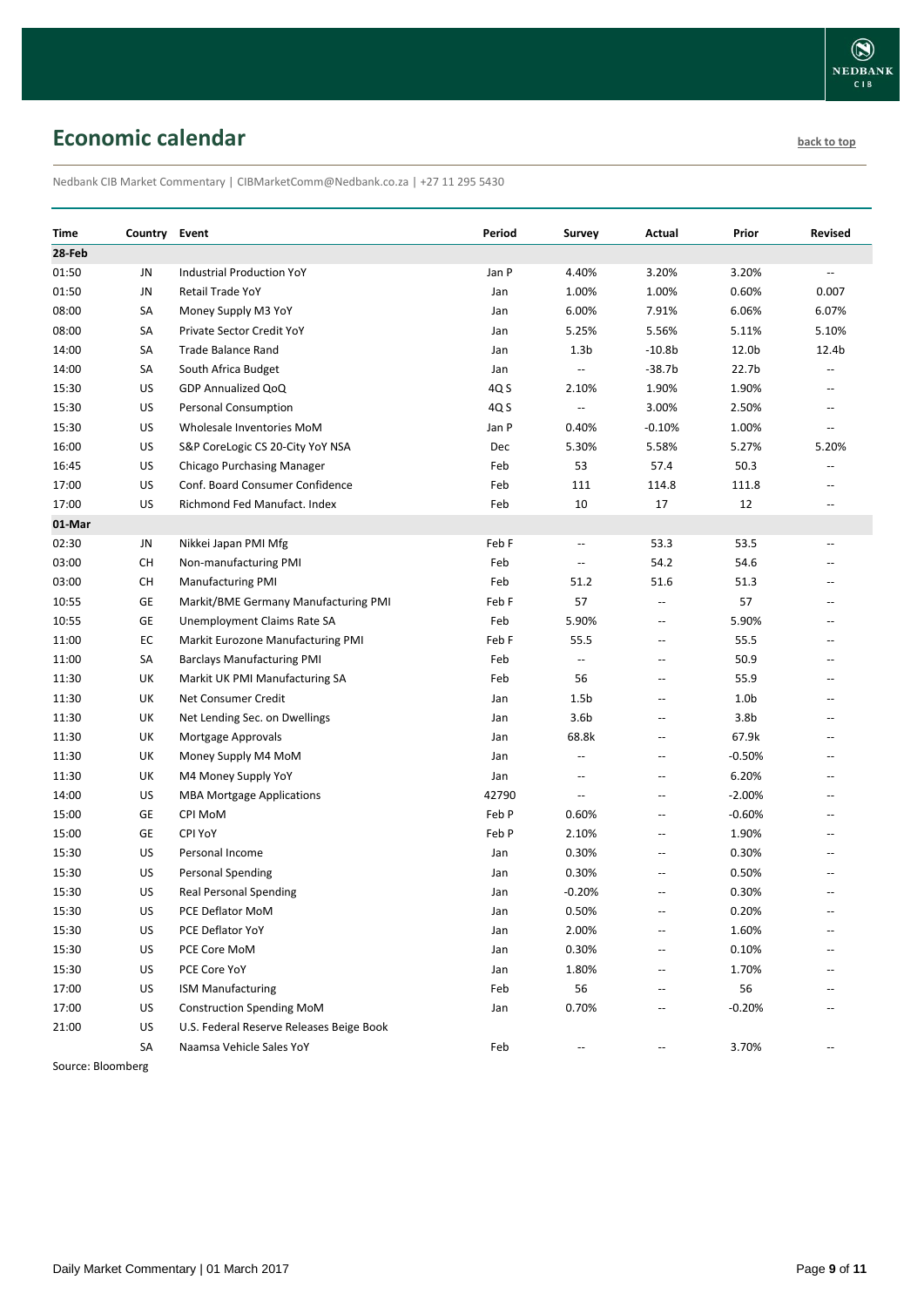### <span id="page-9-0"></span>**Contacts**

**Head: Strategic Research Mohammed Yaseen Nalla, CFA** (011) 295 5430

**ALM Portfolio Management** (011) 535 4042

**Equities Sales and Distribution** (011) 535 4030/31

**Forex Institutional Sales Desk** (011) 535 4005

**Interest Rate Swaps & FRA's Trading** (011) 535 4004

**Money Market Institutional Sales Desk** (011) 535 4008

**Treasury: Economic Analyst Reezwana Sumad** (011) 294 1753

**Bond Trading** (011) 535 4021

**Forex Business Banking Sales Desk** (011) 535 4003

**Forex Retail Sales Desk** (011) 535 4020

**Money Market Business Banking Sales Desk** (011) 535 4006

**Non Soft & Soft Commodities Trading** (011) 535 4038

**Credit Derivatives**  (011) 535 4047

**Forex Corporate Sales Desk** JHB (011) 535 4002; DBN (031) 327 3000; CTN (021) 413 9300

**Inflation Trading** (011) 535 4026

**Money Market Corporate Sales Desk** JHB (011) 535 4007; DBN (031) 327 3000; CTN (021) 413 9300

**Preference shares desk** (011) 535 4072